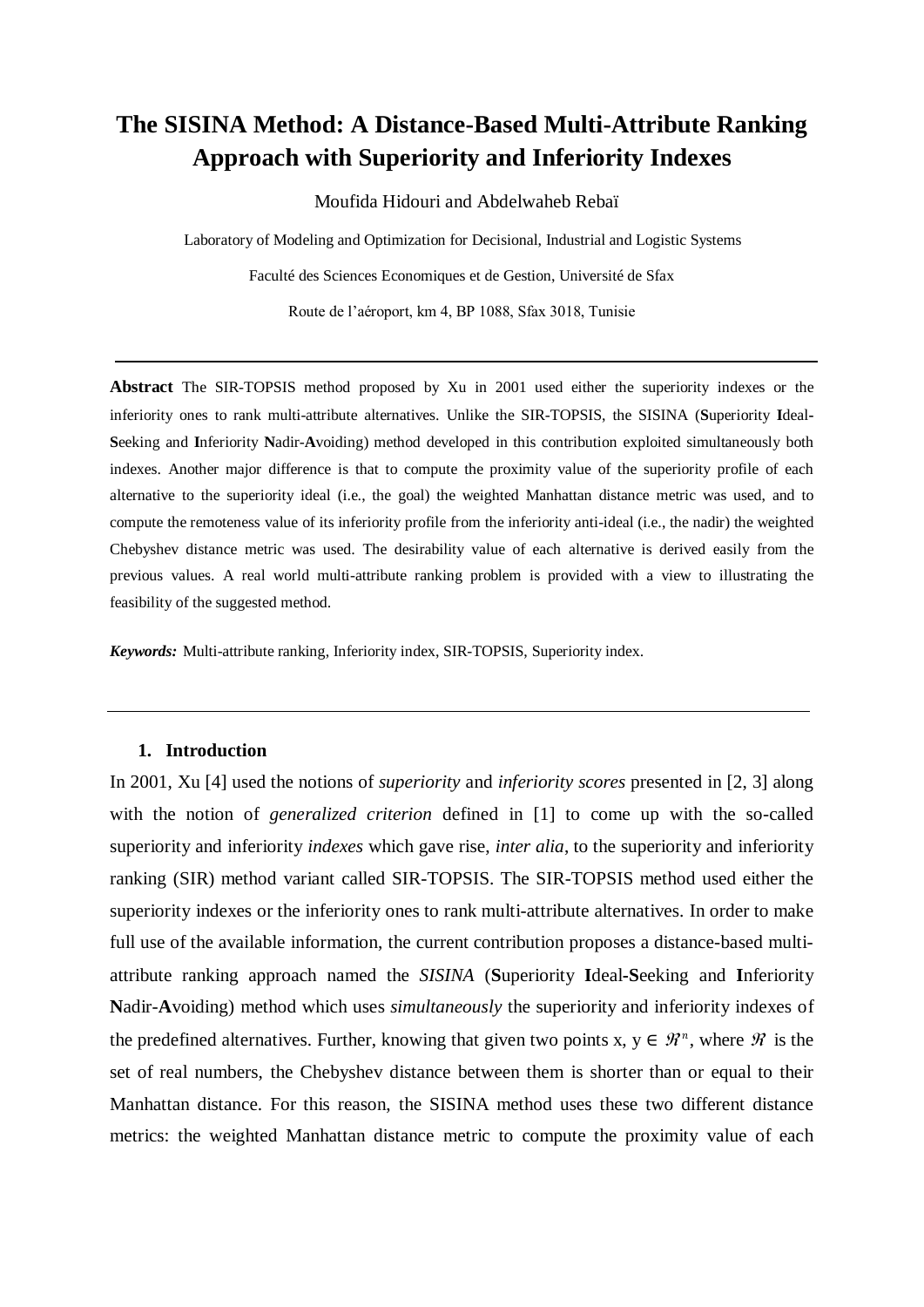superiority profile to the superiority ideal (i.e., the goal) and the weighted Chebyshev distance metric to compute the remoteness value of each inferiority profile from the inferiority nadir. In this regard, the SISINA method could be judged as a "cautious" approach to the ranking of multi-attribute alternatives.

In this contribution, we will provide the necessary definitions and notation, and the various steps of the orderly ranking process of the SISINA method, and treat a real world case study on logistics service provider selection.

# **2. Definitions and notation**

In this section, we will start by giving the problem description and some definitions and notation.

# *2.1 Problem description*

The formal description of the problem at hand can be stated as follows.

Given:

- *m* pre-specified alternatives  $\{A_i\}_{i=1}^{i=m}$ ;
- *n* benefit and/or cost, ordinal and/or cardinal evaluation attributes  $\{g_j\}_{j=1}^{j=n}$ ;
- An attribute weight vector  $W = (w_1, w_2, ..., w_n)$  satisfying  $w_j \in [0,1]$  and  $\sum_{j=1}^n w_j = 1$ ;
- A  $m \times n$  decision matrix,  $[a_{ij}]$ , where  $a_{ij}$  denotes the evaluation of alternative  $A_i$  with respect to attribute  $g_j$  (*for*  $i = 1$  *to*  $m$  *and*  $j = 1$  *to*  $n$ ).

# Goal:

To rank the various pre-specified alternatives using the SISINA method.

#### *2.2 Essential concepts*

Hereafter, we will define the superiority index (S-index)  $S_j(A_i)$  and the inferiority index (Iindex)  $I_j(A_i)$  of any alternative  $A_i$  with respect to attribute  $g_j$  as in []. The S-index and Iindex of any alternative  $A_i$  (for  $i = 1$  to m) with respect to attribute  $g_j$  (for  $j = 1$  to n) are respectively defined by:

• 
$$
S_j(A_i) = \sum_{K=1}^{m} P_j(A_i, A_K) = \sum_{K=1}^{m} f_j(a_{ij} - a_{kj}) = \sum_{K=1}^{m} f_j(d_{ik})
$$
 (1)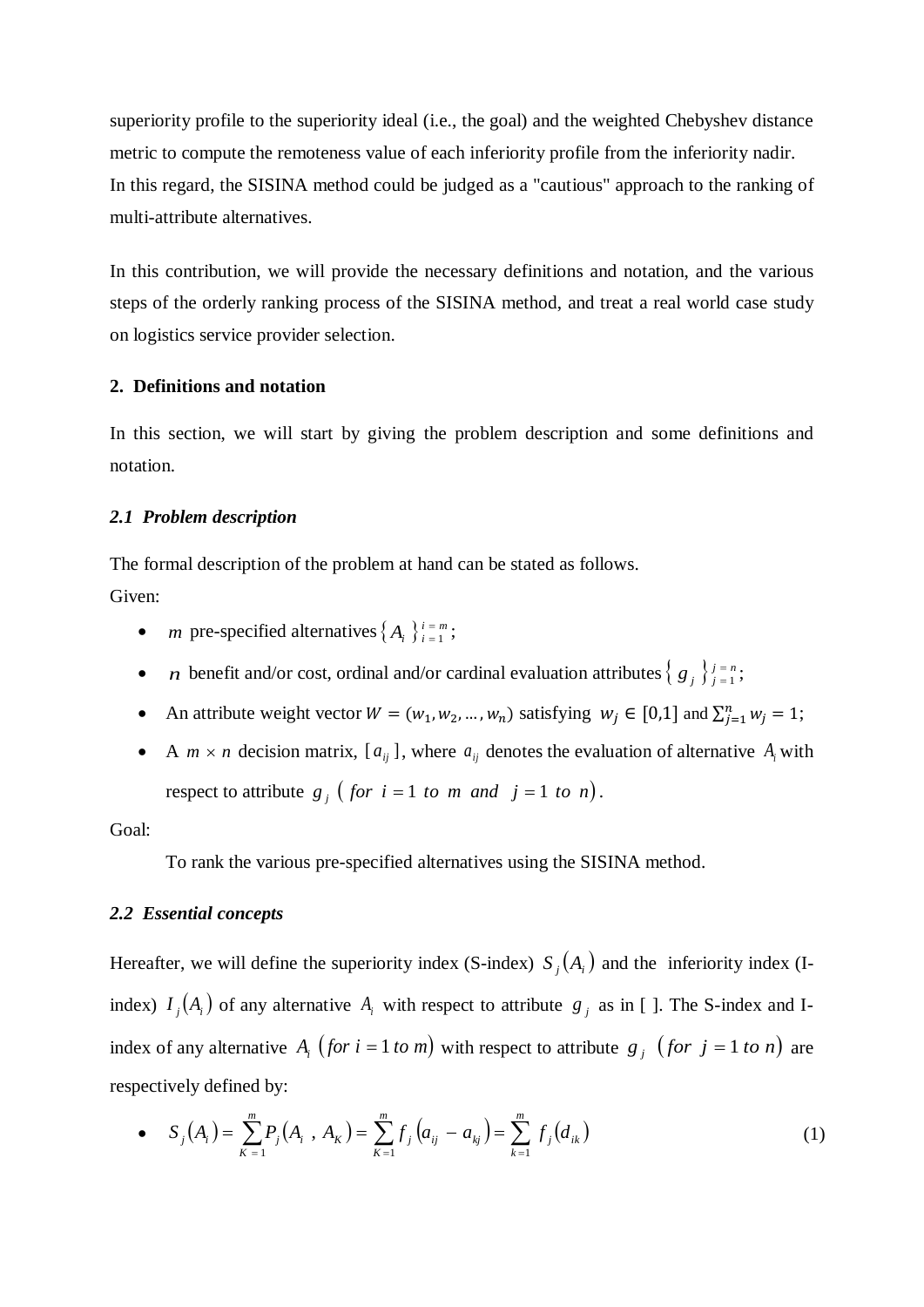• 
$$
I_j(A_i) = \sum_{K=1}^{m} P_j(A_K, A_i) = \sum_{K=1}^{m} f_j(a_{kj} - a_{ij}) = \sum_{k=1}^{m} f_j(d_{ki})
$$
 (2)

The S-indexes are benefit indicators (i.e., more is better) whereas the I-indexes are cost indicators (i.e., less is better), in addition they belong to the closed real interval [0, m - 1].

In what follows each alternative  $A_i$  (*for*  $i = 1$  *to*  $m$ ) will be characterized by the following two multi-attribute descriptive profiles:

$$
S_i = (S_1(A_i), S_2(A_i), ..., S_n(A_i))
$$
 (The superiority profile of  $A_i$ ) (3)

$$
I_i = (I_1(A_i), I_2(A_i), ..., I_n(A_i))
$$
 (The inferiority profile of  $A_i$ ) (4)

The superiority ideal  $S^+$  and the inferiority nadir  $I^-$  are respectively defined as follows:

$$
S^{+} = (\max_{1 \le i \le m} S_{1}(A_{i}), \max_{1 \le i \le m} S_{2}(A_{i}), ..., \max_{1 \le i \le m} S_{n}(A_{i}))
$$
 (Ideal) (5)

$$
I^{-} = (\max_{1 \le i \le m} I_{1}(A_{i}), \max_{1 \le i \le m} I_{2}(A_{i}), ..., \max_{1 \le i \le m} I_{n}(A_{i}))
$$
 (Nadir) (6)

The *ith* proximity value  $\pi$ <sub>i</sub> to the superiority ideal is defined by:

$$
\pi_i = d_1(S_i, S^+) = \sum_{j=1}^n w_j \left( \max_{1 \le k \le m} S_j(A_k) - S_j(A_i) \right) \tag{7}
$$

where  $d_1$  is the weighted Manhattan distance metric, whereas, the *ith* remoteness value  $\rho_i$  from the inferiority nadir is given by:

$$
\rho_i = d_{\infty}(I_i, I^-) = \max_{1 \le j \le n} (w_j (\max_{1 \le k \le m} I_j(A_k) - I_j(A_i))
$$
\n(8)

where  $d_{\infty}$  is the weighted Chebyshev distance metric.

Then, the desirability value  $\delta_i$  of each alternative is founded as:

$$
\delta_i = \frac{\rho_i}{\rho_i + \pi_i} = \frac{d_{\infty}(I_i, I^-)}{d_{\infty}(I_i, I^-) + d_1(S_i, S^+)} , \quad i = 1 \text{ to m}
$$
\n(9)

#### *2.3 Orderly ranking process*

The different steps of the orderly ranking process of the SISINA method with precise numerical importance weights are set out below.

**Step 1**. Form the superiority and inferiority profiles.

**Step 2.** Determine the superiority ideal  $S^+$ .